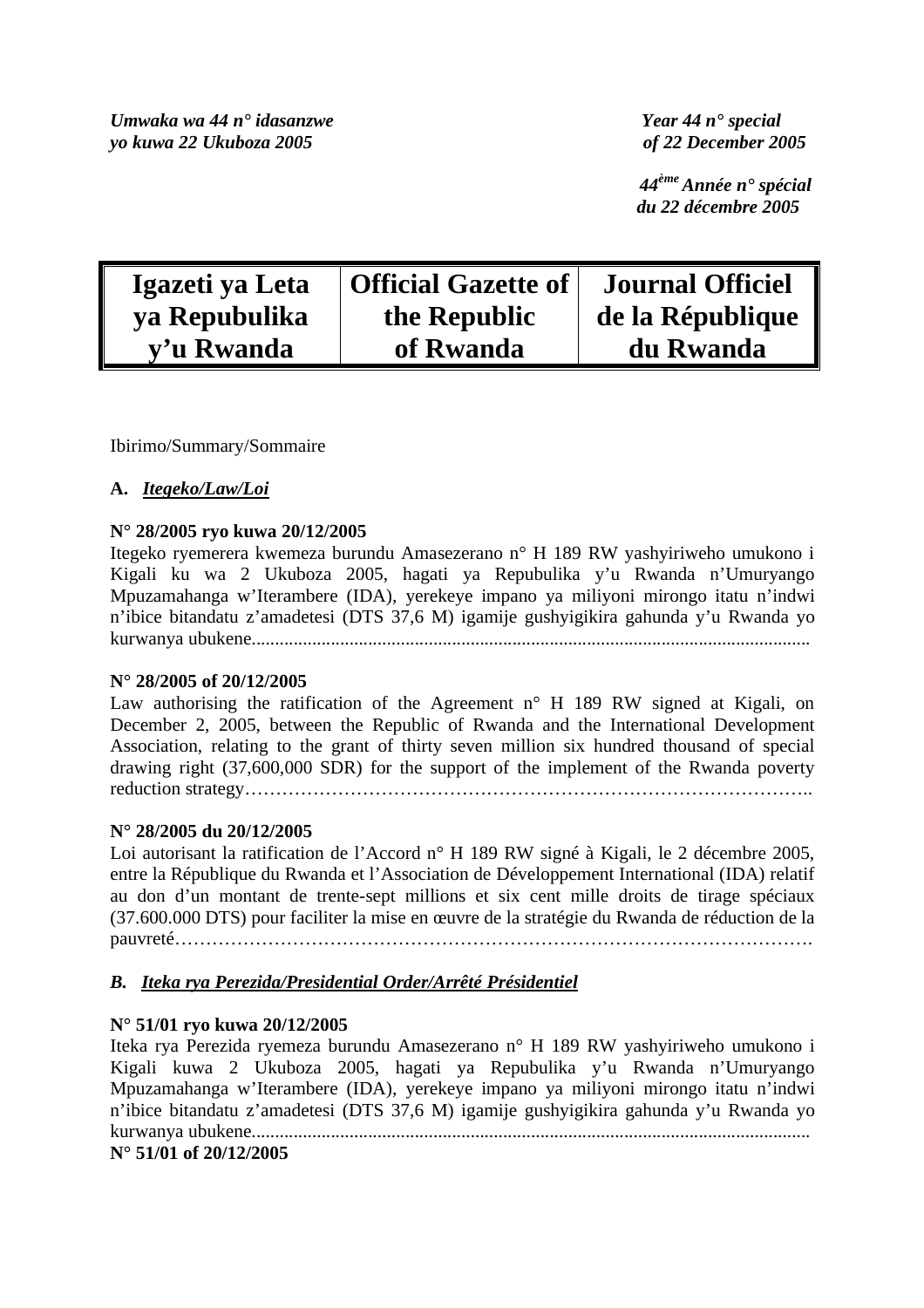Presidential Order authorising the ratification of the Agreement n° H 189 RW signed at Kigali, on December 2, 2005, between the Republic of Rwanda and the International Development Association, relating to the grant of thirty seven million six hundred thousand of special drawing right (37,600,000 SDR) for the support of the implement of the Rwanda poverty reduction strategy……………………………………………………………………….

### **N° 51/01 du 20/12/2005**

Arrêté Présidentiel portant ratification de l'accord n° H 189 RW signé à Kigali, le 2 décembre 2005, entre la République du Rwanda et l'Association de Développement International (IDA) relatif au don d'un montant de trente sept millions et six cent mille droits de tirage spéciaux (37.600.000 DTS) pour faciliter la mise en œuvre de la stratégie du Rwanda de réduction de la pauvreté………………………………………………………………………………………….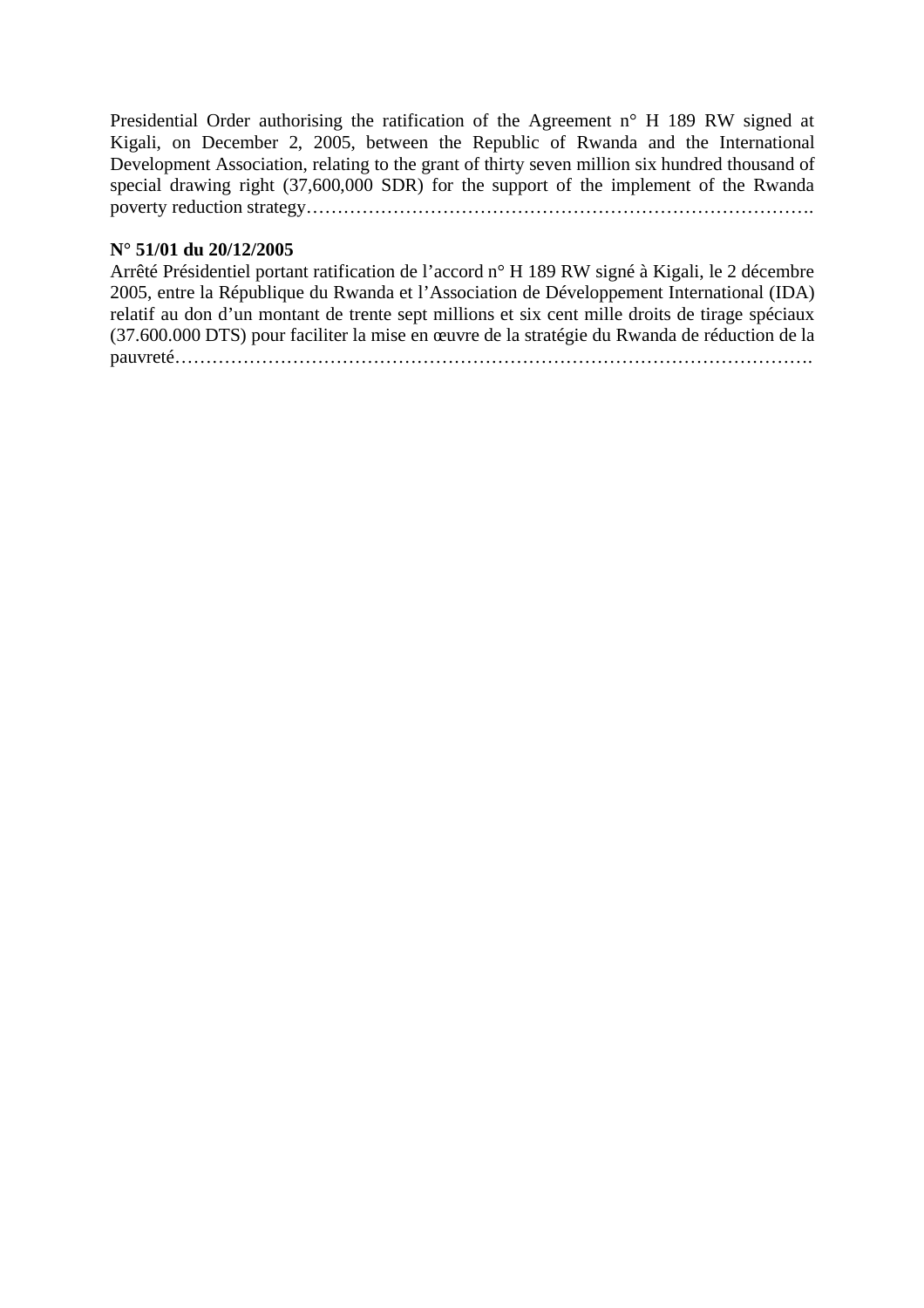**ITEGEKO N° 28/2005 RYO KUWA 20/12/2005 RYEMERERA KWEMEZA BURUNDU AMASEZERANO N° H 189 RW YASHYIRIWEHO UMUKONO I KIGALI KU WA 2 UKUBOZA 2005, HAGATI YA REPUBULIKA Y'U RWANDA N'UMURYANGO MPUZAMAHANGA W'ITERAMBERE (IDA), YEREKEYE IMPANO YA MILIYONI MIRONGO ITATU N'INDWI N'IBICE BITANDATU Z'AMADETESI (DTS 37,6 M) IGAMIJE GUSHYIGIKIRA GAHUNDA Y'U RWANDA YO KURWANYA UBUKENE** 

**Twebwe, KAGAME Paul;** 

Perezida wa Repubulika,

# **INTEKO ISHINGA AMATEGEKO YEMEJE, NONE NATWE DUHAMIJE, DUTANGAJE ITEGEKO RITEYE RITYA KANDI DUTEGETSE KO RYANDIKWA MU IGAZETI YA LETA YA REPUBULIKA Y'U RWANDA**

# **INTEKO ISHINGA AMATEGEKO**:

Umutwe w'Abadepite, mu nama yawo yo kuwa 19 Ukuboza 2005;

Umutwe wa Sena mu nama yawo yo kuwa 20 Ukuboza 2005;

Ishingiye ku Itegeko Nshinga rya Repubulika y'u Rwanda ryo kuwa 4 Kamena 2003, nk'uko ryavuguruwe kugeza ubu, cyane cyane mu ngingo zaryo iya 62, iya 88, iya 89, iya 90, iya 92, iya 93, iya 95, iya 108, iya 118, iya 189, iya 190 n'iya 201;

Imaze gusuzuma Amasezerano n° H 189 RW yashyiriweho umukono i Kigali kuwa 2 Ukuboza 2005, hagati ya Repubulika y'u Rwanda n'Umuryango Mpuzamahanga w'Iterambere (IDA), yerekeye impano ya miliyoni mirongo itatu n'indwi n'ibice bitandatu z'Amadetesi (DTS 37,6 M) igamije gushyigikira gahunda y'u Rwanda yo kurwanya ubukene;

### **YEMEJE:**

### **Ingingo ya mbere**:

Amasezerano n° H 189 RW yashyiriweho umukono i Kigali kuwa 2 Ukuboza 2005, hagati ya Repubulika y'u Rwanda n'Umuryango Mpuzamahanga w'Iterambere (IDA), yerekeye impano ya miliyoni mirongo itatu n'indwi n'ibice bitandatu z'Amadetesi (DTS 37,6 M) igamije gushyigikira gahunda y'u Rwanda yo kurwanya ubukene yemerewe kwemezwa burundu.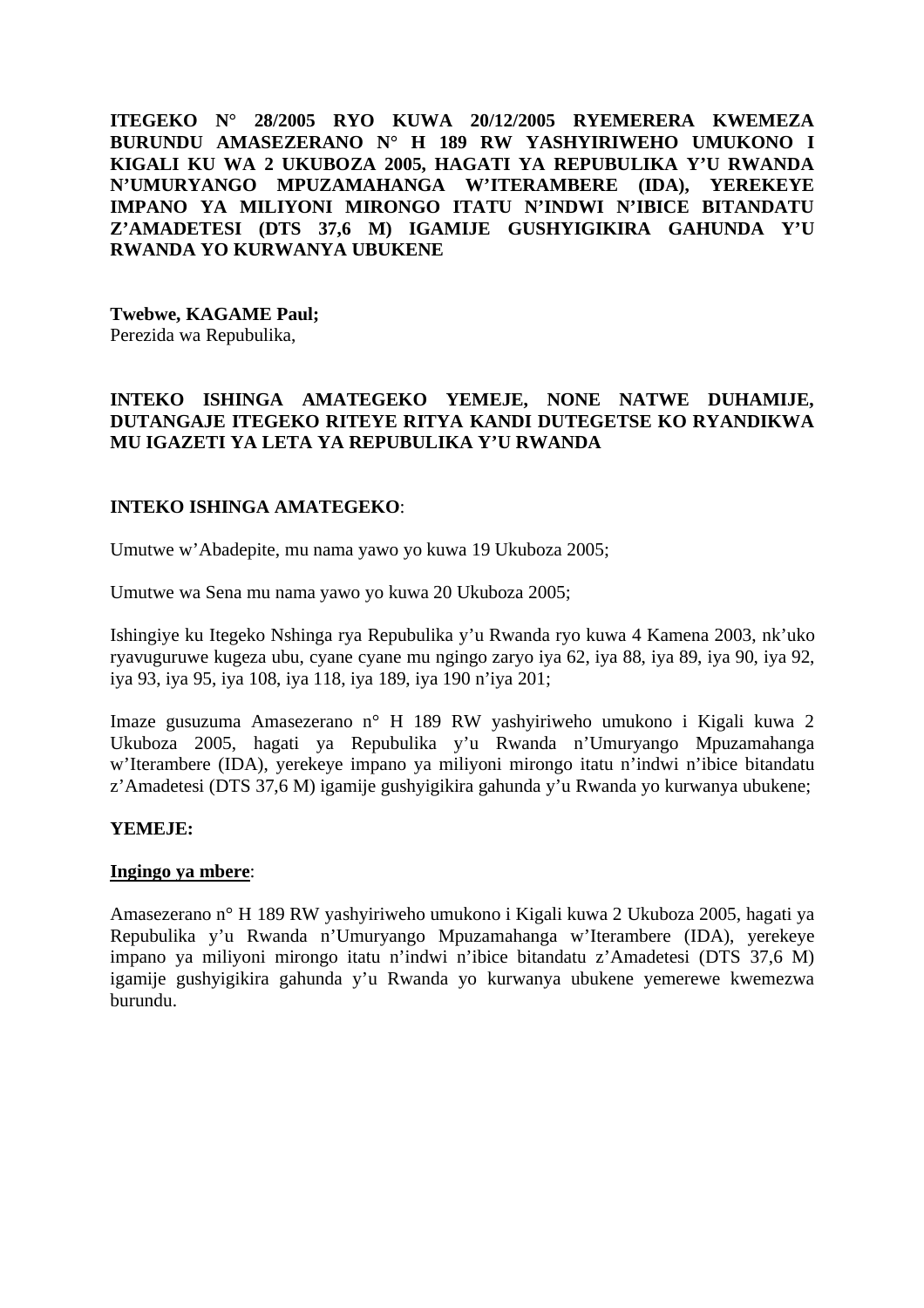### **Ingingo ya 2**:

Iri tegeko ritangira gukurikizwa ku munsi ritangarijweho mu Igazeti ya Leta ya Repubulika y'u Rwanda.

Kigali, kuwa 20 Ukuboza 2005

### Perezida wa Repubulika **KAGAME Paul (sé)**

# Minisitiri w'Intebe **MAKUZA Bernard (sé)**

### Minisitiri w'Imari n'Igenamigambi **Prof. NSHUTI Manasseh (sé)**

### Minisitiri w'Ububanyi n'Amahanga n'Ubutwererane **Dr. MURIGANDE Charles (sé)**

### **Bibonywe kandi bishyizweho Ikirango cya Repubulika**:

Minisitiri w'Ubutabera **MUKABAGWIZA Edda (sé)**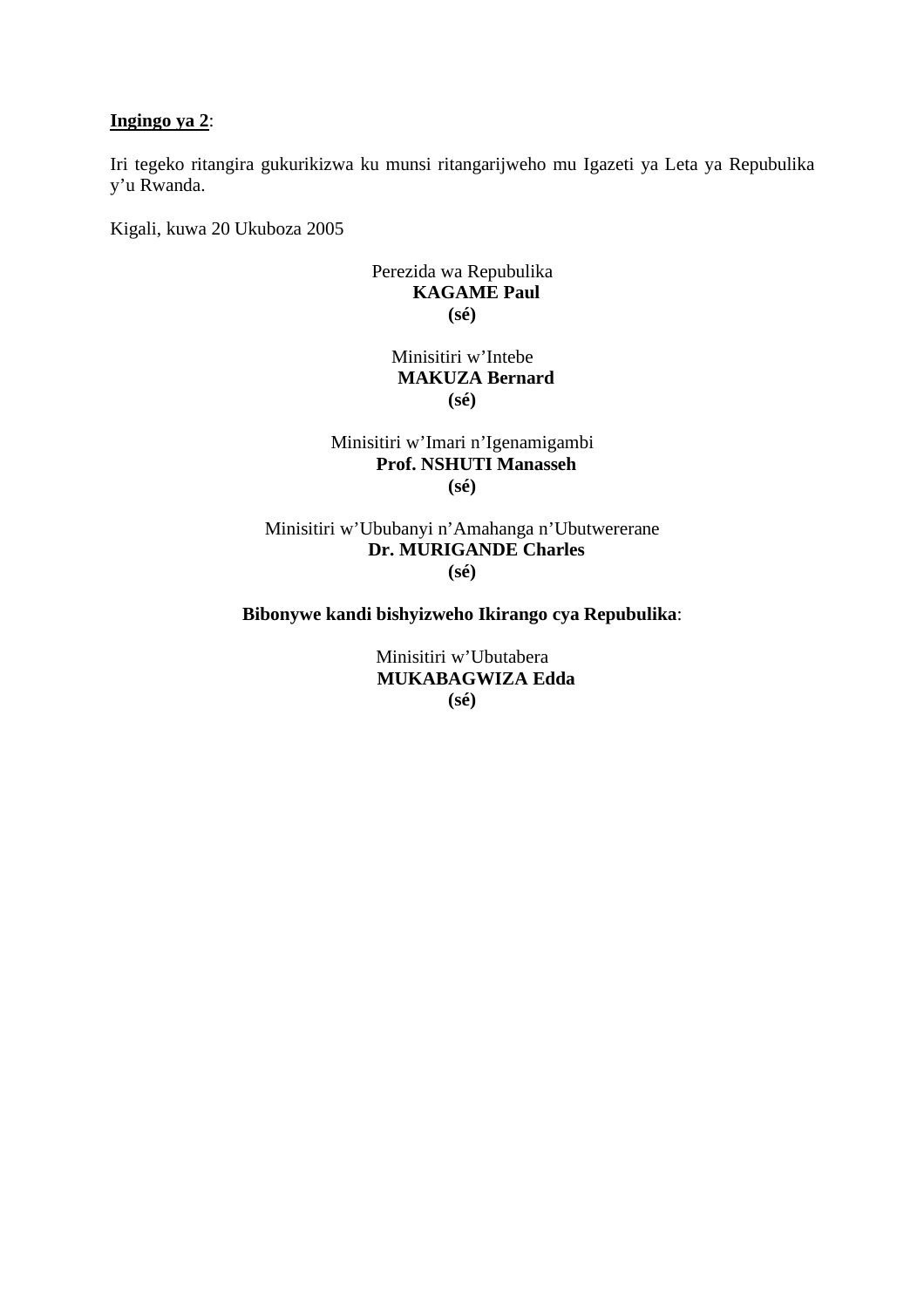**LOI N° 28/2005 DU 20/12/2005 AUTORISANT LA RATIFICATION DE L'ACCORD N° H 189 RW SIGNE A KIGALI, LE 2 DECEMBRE 2005, ENTRE LA REPUBLIQUE DU RWANDA ET L'ASSOCIATION DE DEVELOPPEMENT INTERNATIONAL (IDA) RELATIF AU DON D'UN MONTANT DE TRENTE-SEPT MILLIONS ET SIX CENT MILLE DROITS DE TIRAGE SPECIAUX (37.600.000 DTS) POUR FACILITER LA MISE EN ŒUVRE DE LA STRATEGIE DU RWANDA DE REDUCTION DE LA PAUVRETE** 

**Nous, KAGAME Paul,**  Président de la République ;

## **LE PARLEMENT A ADOPTE ET NOUS SANCTIONNONS, PROMULGUONS LA LOI DONT LA TENEUR SUIT ET ORDONNONS QU'ELLE SOIT PUBLIEE AU JOURNAL OFFICIEL DE LA REPUBLIQUE DU RWANDA**

### **LE PARLEMENT :**

La Chambre des Députés, en sa séance du 19 décembre 2005 .

Le Sénat, en sa séance du 20 décembre 2005 ;

Vu la Constitution de la République du Rwanda du 04 juin 2003 telle que révisée à ce jour, spécialement en ses articles 62, 88, 89, 90, 92, 93, 95, 108, 118, 189, 190 et 201;

Après avoir examiné l'Accord n° H 189 RW signé à Kigali, le 2 décembre 2005, entre la République du Rwanda et l'Association de Développement International (IDA), relatif au don d'un montant de trente-sept millions et six cent mille Droits de Tirage Spéciaux (37.600.000 DTS) pour faciliter la mise en œuvre de la Stratégie du Rwanda de réduction de la Pauvreté ;

### **ADOPTE** :

### **Article premier :**

L'Accord n° H 189 RW signé à Kigali, le 2 Décembre 2005, entre la République du Rwanda et l'Association de Développement International, relatif au don d'un montant de trente sept millions et six cent mille Droits de Tirage Spéciaux (37.600.000 DTS) pour faciliter la mise en œuvre de la Stratégie du Rwanda de réduction de la pauvreté est autorisé à être ratifié.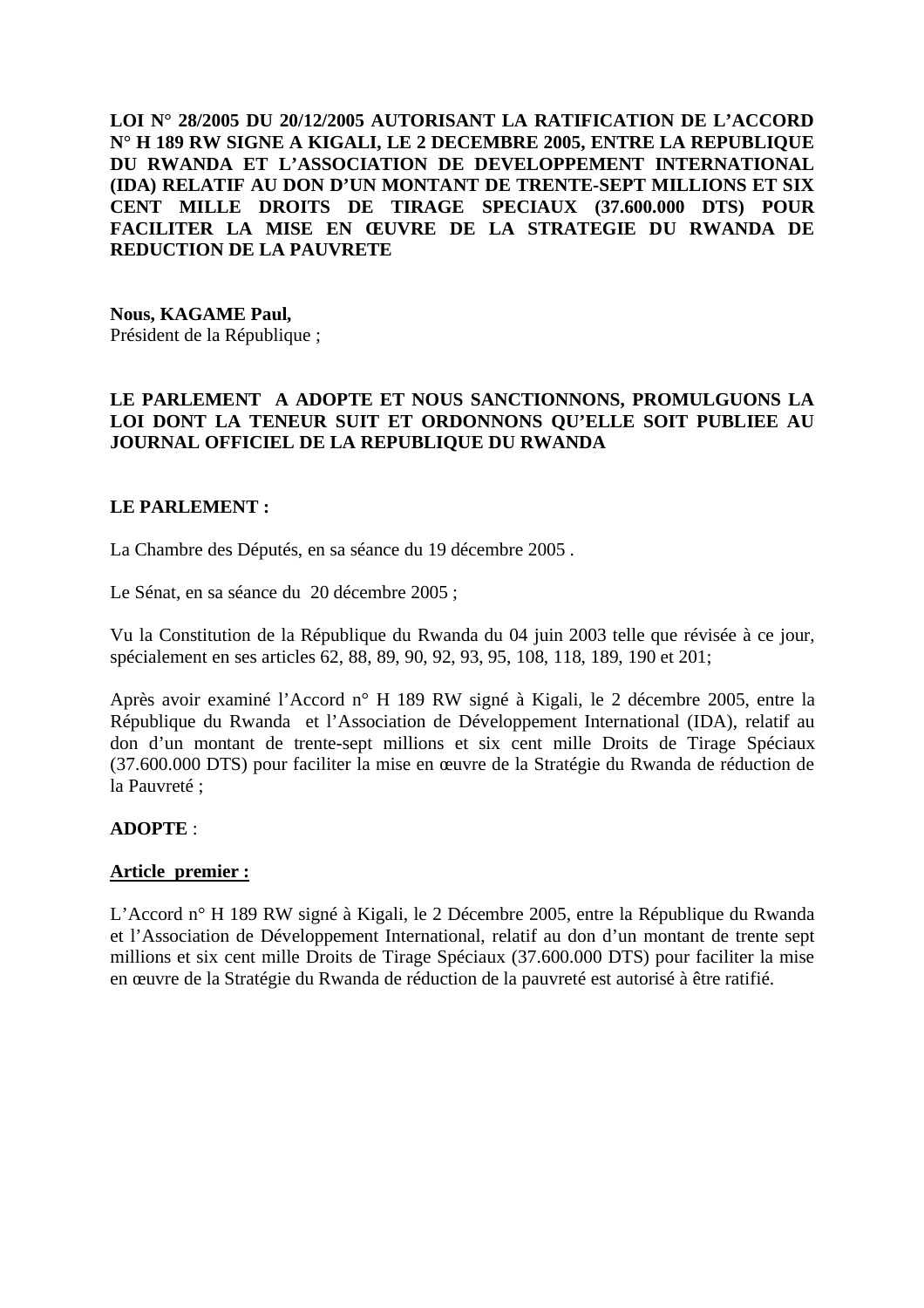#### **Article 2 :**

La présente loi entre en vigueur le jour de sa publication au Journal Officiel la République du Rwanda.

Kigali, le 20 décembre 2005.

# Le Président de la République **KAGAME Paul (sé)**

Le Premier Ministre **MAKUZA Bernard (sé)** 

### Le Ministre des Finances et de la Planification Economique **Prof. NSHUTI Manasseh (sé)**

Le Ministre des Affaires Etrangères et de la Coopération **Dr. MURIGANDE Charles (sé)** 

# **Vu et scellé du Sceau de la République :**

Le Ministre de la Justice **MUKABAGWIZA Edda (sé)**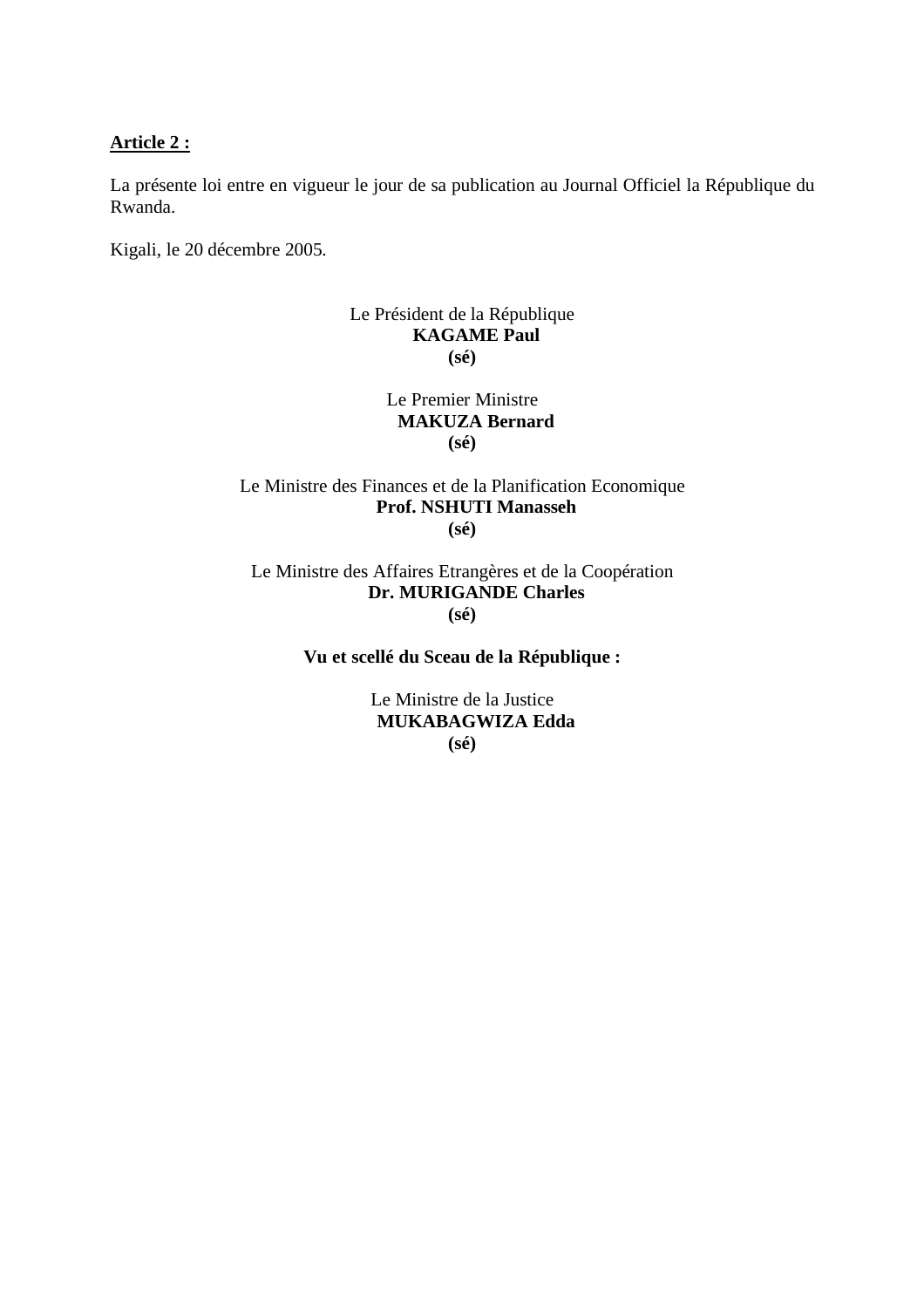**LAW N° 28/2005 OF DECEMBER 20, 2005 AUTHORISING THE RATIFICATION OF THE AGREEMENT N° H 189 RW SIGNED AT KIGALI, ON DECEMBER 2, 2005, BETWEEN THE REPUBLIC OF RWANDA AND THE INTERNATIONAL DEVELOPMENT ASSOCIATION, RELATING TO THE GRANT OF THIRTY SEVEN MILLION SIX HUNDRED THOUSAND OF SPECIAL DRAWING RIGHT (37,600,000 SDR) FOR THE SUPPORT OF THE IMPLEMENT OF THE RWANDA POVERTY REDUCTION STRATEGY** 

**WE, KAGAME Paul,**  President of the Republic;

# **THE PARLIAMENT HAS ADOPTED AND WE SANCTION, PLOMULGATE THE FOLLOWING LAW AND ORDER IT TO PUBLISHED IN OFFICIAL GAZETTE OF REPUBLIC OF RWANDA**

### **THE PARLIAMENT:**

The Chamber of Deputies, in its session of December 19, 2005;

The Senate, in its session of December 20, 2005 ;

Given the Constitution of the Republic of Rwanda of June 4, 2003 as amended to date, especially in its Articles 62, 88, 89, 90, 93, 95, 108, 118, 189, 190 and 201 ;

Given the Agreement n° H 189 RW signed at Kigali on December 2, 2005 between the Republic of Rwanda and the International Development Association, relating to the grant of thirty seven million six hundred thousand of Special Drawing Right (37,600,000 SDR) for the support of the implement of the Rwanda poverty reduction strategy;

#### **Adopts :**

#### **Article one :**

The Agreement n° H 189 RW signed at Kigali on December 2, 2005 between the Republic of Rwanda and the International Development Association, relating to the grant of thirty seven million six hundred thousand of Special Drawing Right (37,600, 000 SDR) for the support of the implement action of the Rwanda poverty reduction strategy, is authorised to be ratified.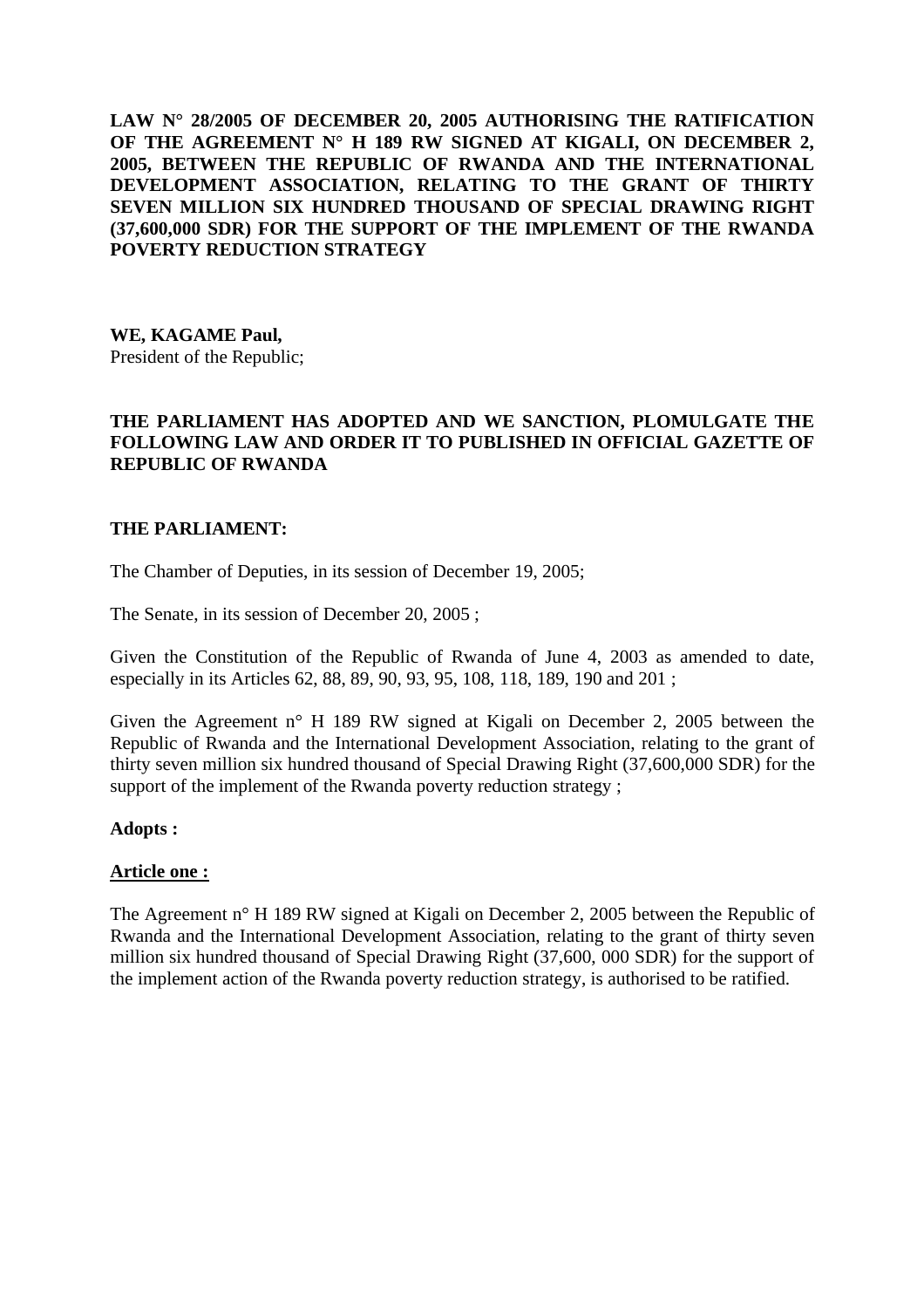### **Article 2 :**

This law comes into force on the day of its publication in the Official Gazette of the Republic of Rwanda

Kigali, on December 20, 2005.

### The President of the Republic **KAGAME Paul (sé)**

### The Prime Minister **MAKUZA Bernard (sé)**

### The Minister of Finance and Economic Planning **Prof. NSHUTI Manasseh (sé)**

The Minister of Foreign Affairs and Cooperation **Dr. MURIGANDE Charles (sé)**

#### **Seen and sealed with Seal of the Republic :**

The Minister of Justice **MUKABAGWIZA Edda (sé)**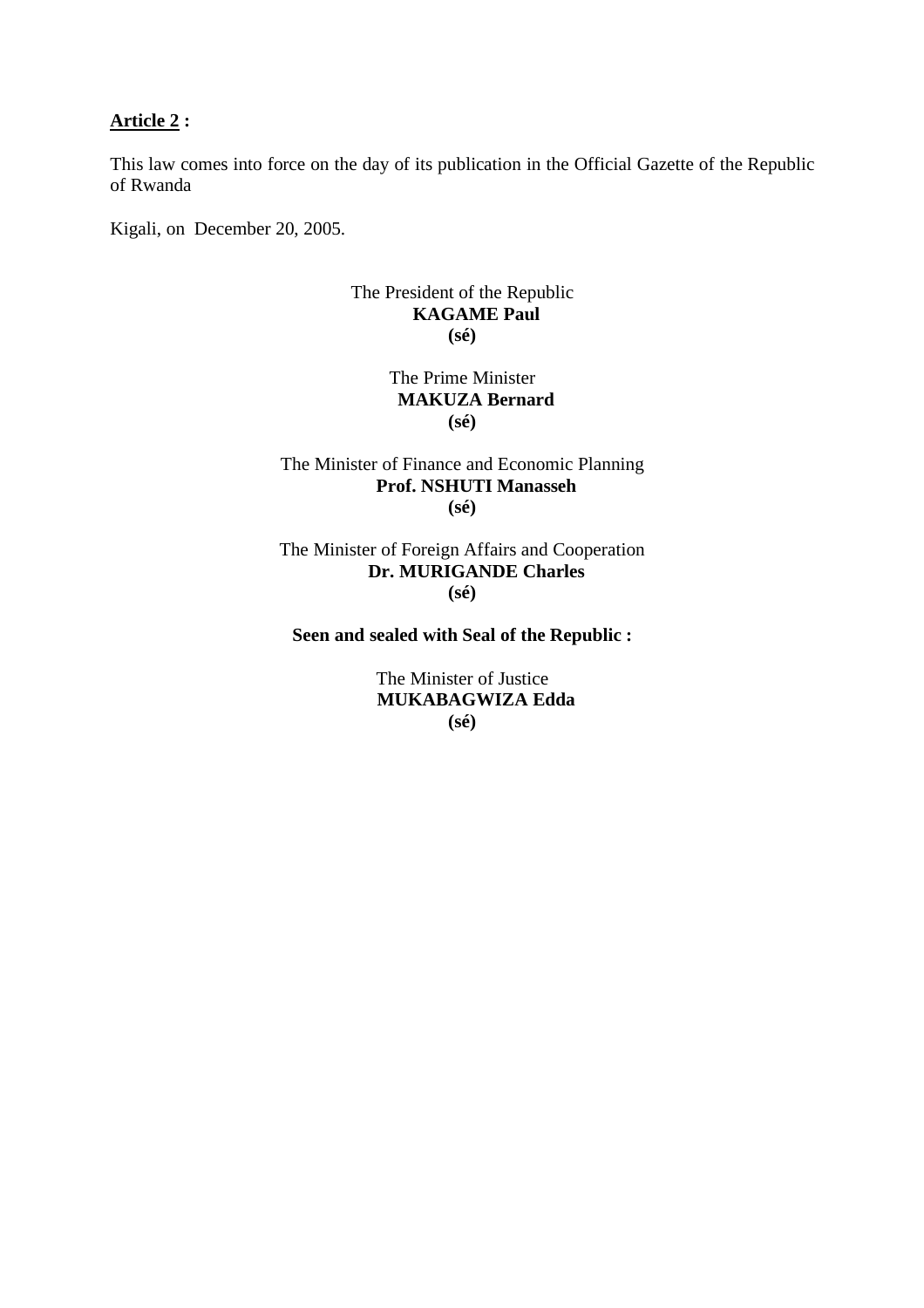### **ITEKA RYA PEREZIDA N° 51/01 RYO KUWA 20/12/2005 RYEMEZA BURUNDU AMASEZERANO N° H 189 RW YASHYIRIWEHO UMUKONO I KIGALI KUWA 2 UKUBOZA 2005, HAGATI YA REPUBULIKA Y'U RWANDA N'UMURYANGO MPUZAMAHANGA W'ITERAMBERE (IDA), YEREKEYE IMPANO YA MILIYONI MIRONGO ITATU N'INDWI N'IBICE BITANDATU Z'AMADETESI (DTS 37,6 M) IGAMIJE GUSHYIGIKIRA GAHUNDA Y'U RWANDA YO KURWANYA UBUKENE.**

### **Twebwe, KAGAME Paul;**

Perezida wa Repubulika,

Dushingiye ku Itegeko Nshinga rya Repubulika y'u Rwanda ryo kuwa 4 Kamena 2003, nk'uko ryavuguruwe kugeza ubu, cyane cyane mu ngingo zaryo iya 62, iya 88, iya 89, iya 90, iya 92, iya 93, iya 95, iya 108, iya 118, iya 189, iya 190 n'iya 201;

Dushingiye ku Itegeko n° 28/2005 ryo kuwa 20 Ukuboza 2005 ryemerera kwemeza burundu Amasezerano n° H 189 RW yashyiriweho umukono i Kigali ku wa 2 Ukuboza 2005, hagati ya Repubulika y'u Rwanda n'Umuryango Mpuzamahanga w'Iterambere (IDA), yerekeye impano ya miliyoni mirongo itatu n'indwi n'ibice bitandatu z'Amadetesi (DTS 37,6 M) igamije gushyigikira gahunda y'u Rwanda yo kurwanya ubukene;

Tumaze kubona Amasezerano n° H 189 RW yashyiriweho umukono i Kigali kuwa 2 Ukuboza 2005, hagati ya Repubulika y'u Rwanda n'Umuryango Mpuzamahanga w'Iterambere (IDA), yerekeye impano ya miliyoni mirongo itatu n'indwi n'ibice bitandatu z'Amadetesi (DTS 37,6 M) igamije gushyigikira gahunda y'u Rwanda yo kurwanya ubukene;

Bisabwe na Minisitiri w'Imari n'Igenamigambi;

Inama y'Abaminisitiri yo kuwa 23 Ugushyingo 2005 imaze kubisuzuma no kubyemeza;

# **TWATEGETSE KANDI DUTEGETSE:**

### **Ingingo ya mbere**:

Amasezerano n° H 189 RW yashyiriweho umukono i Kigali kuwa 2 Ukuboza 2005, hagati ya Repubulika y'u Rwanda n'Umuryango Mpuzamahanga w'Iterambere (IDA), yerekeye impano ya miliyoni mirongo itatu n'indwi n'ibice bitandatu z'Amadetesi (DTS 37,6 M) igamije gushyigikira gahunda y'u Rwanda yo kurwanya ubukene; yemejwe burundu kandi atangiye gukurikizwa mu ngingo zayo zose.

### **Ingingo ya 2**:

Minisitiri w'Intebe, Minisitiri w'Imari n'Igenamigambi na Minisitiri w'Ububanyi n'Amahanga n'Ubutwererane basabwe kubahiriza iri teka.

# **Ingingo ya 3**:

Andi mateka yose abanziriza iri kandi anyuranye naryo avanyweho.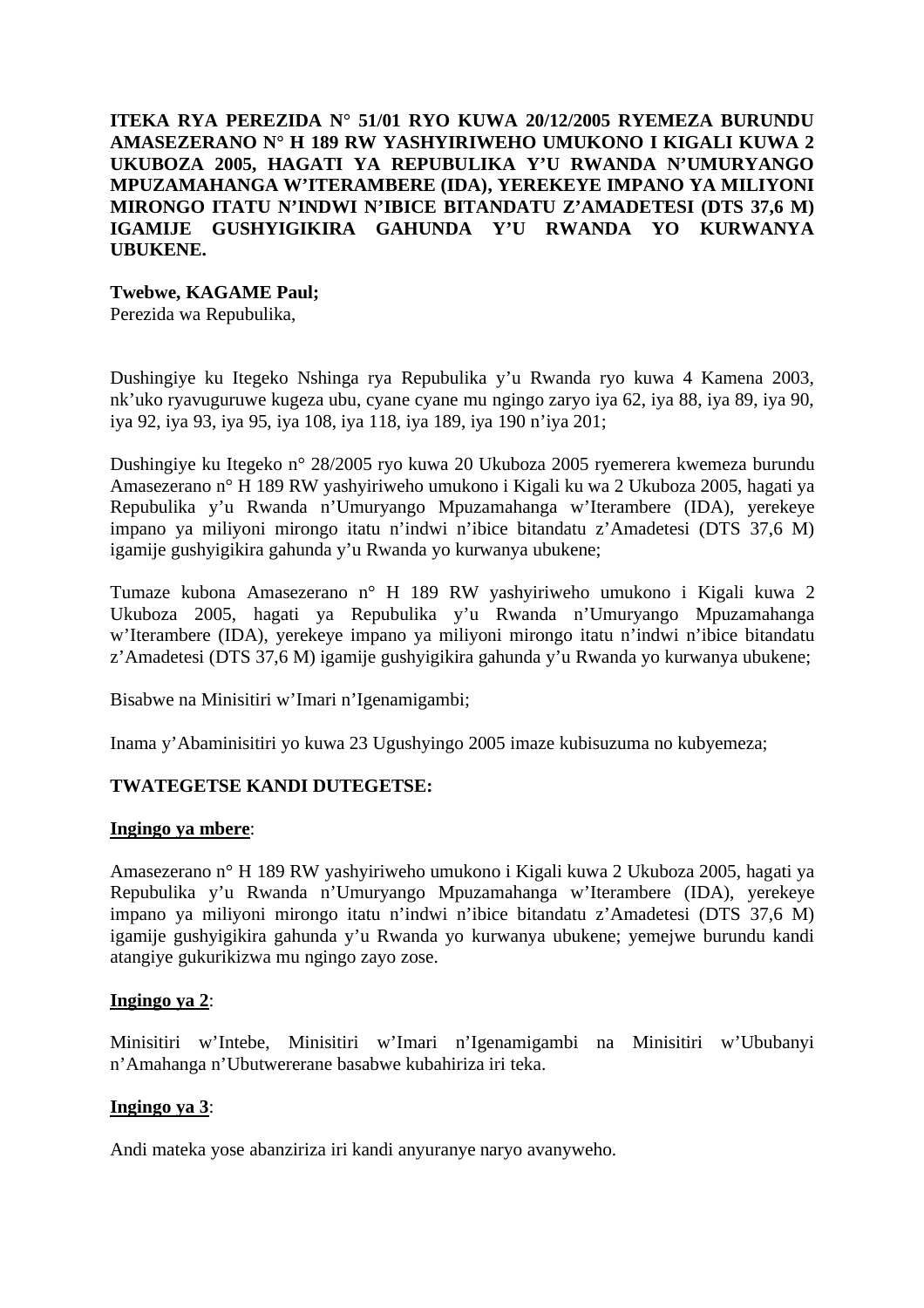### **Ingingo ya 4**:

Iri teka ritangira gukurikizwa ku munsi ritangarijweho mu Igazeti ya Leta ya Repubulika y'u Rwanda.

Kigali, kuwa 20 Ukuboza 2005.

## Perezida wa Repubulika **KAGAME Paul (sé)**

Minisitiri w'Intebe **MAKUZA Bernard (sé)** 

# Minisitiri w'Imari n'Igenamigambi **Prof. NSHUTI Manasseh (sé)**

Minisitiri w'Ububanyi n'Amahanga n'Ubutwererane **Dr. MURIGANDE Charles (sé)** 

# **Bibonywe kandi bishyizweho Ikirango cya Repubulika**:

Minisitiri w'Ubutabera **MUKABAGWIZA Edda (sé)**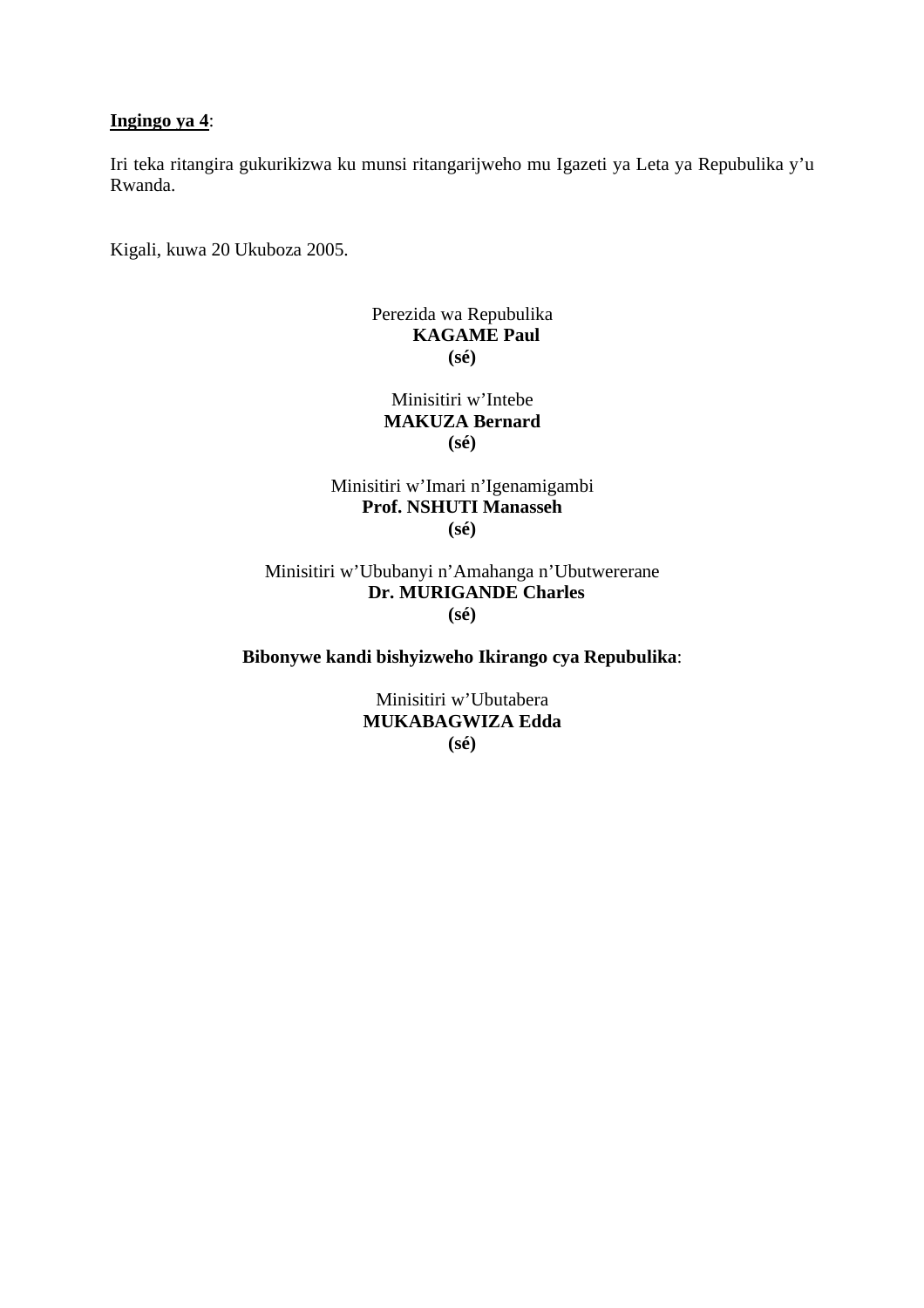# **ARRETE PRESIDENTIEL N° 51/01 DU 20/12/2005 PORTANT RATIFICATION DE L'ACCORD N° H 189 RW SIGNE A KIGALI, LE 2 DECEMBRE 2005, ENTRE LA REPUBLIQUE DU RWANDA ET L'ASSOCIATION DE DEVELOPPEMENT INTERNATIONAL (IDA) RELATIF AU DON D'UN MONTANT DE TRENTE SEPT MILLIONS ET SIX CENT MILLE DROITS DE TIRAGE SPECIAUX (37.600.000 DTS) POUR FACILITER LA MISE EN ŒUVRE DE LA STRATEGIE DU RWANDA DE REDUCTION DE LA PAUVRETE**

### **Nous, KAGAME Paul,**

Président de la République ;

Vu la Constitution de la République du Rwanda du 04 juin 2003, telle que révisée à ce jour, spécialement en ses articles 62, 88, 89, 90, 92, 93, 95, 108, 118, 189, 190 et 201 ;

Vu la loi n° 28/2005 du 20 décembre 2005 autorisant la ratification de l'Accord n° H 189 RW signé à Kigali, le 2 décembre 2005, entre la République du Rwanda et l'Association de Développement International (IDA), relatif au don d'un montant de trente-sept millions et six cent mille Droits de Tirage Spéciaux (37.600.000 DTS) pour faciliter la mise en œuvre de la Stratégie du Rwanda de réduction de la Pauvreté ;

Considérant l'Accord n° H 189 RW signé à Kigali, le 2 décembre 2005, entre la République du Rwanda et l'Association de Développement International (IDA), relatif au don d'un montant de trente-sept millions et six cent mille Droits de Tirage Spéciaux (37.600.000 DTS) pour faciliter la mise en œuvre de la Stratégie du Rwanda de réduction de la Pauvreté ;

Sur proposition du Ministre des Finances et de la Planification Economique;

Après examen et adoption par le Conseil des Ministres réuni en sa séance du 23 novembre 2005;

# **AVONS ARRETE ET ARRETONS**

### **Article premier :**

L'Accord n° H 189 RW signé à Kigali, le 2 décembre 2005, entre la République du Rwanda et l'Association de Développement International, relatif au don d'un montant de trente-sept millions et six cent mille Droits de Tirage Spéciaux (37.600.000 DTS) pour faciliter la mise en œuvre de la Stratégie du Rwanda de réduction de la pauvreté est ratifié et sort son plein et entier effet.

### **Article 2:**

Le Premier Ministre, le Ministre des Finances et de la Planification Economique et le Ministre des Affaires Etrangères sont chargés de l'exécution du présent arrêté.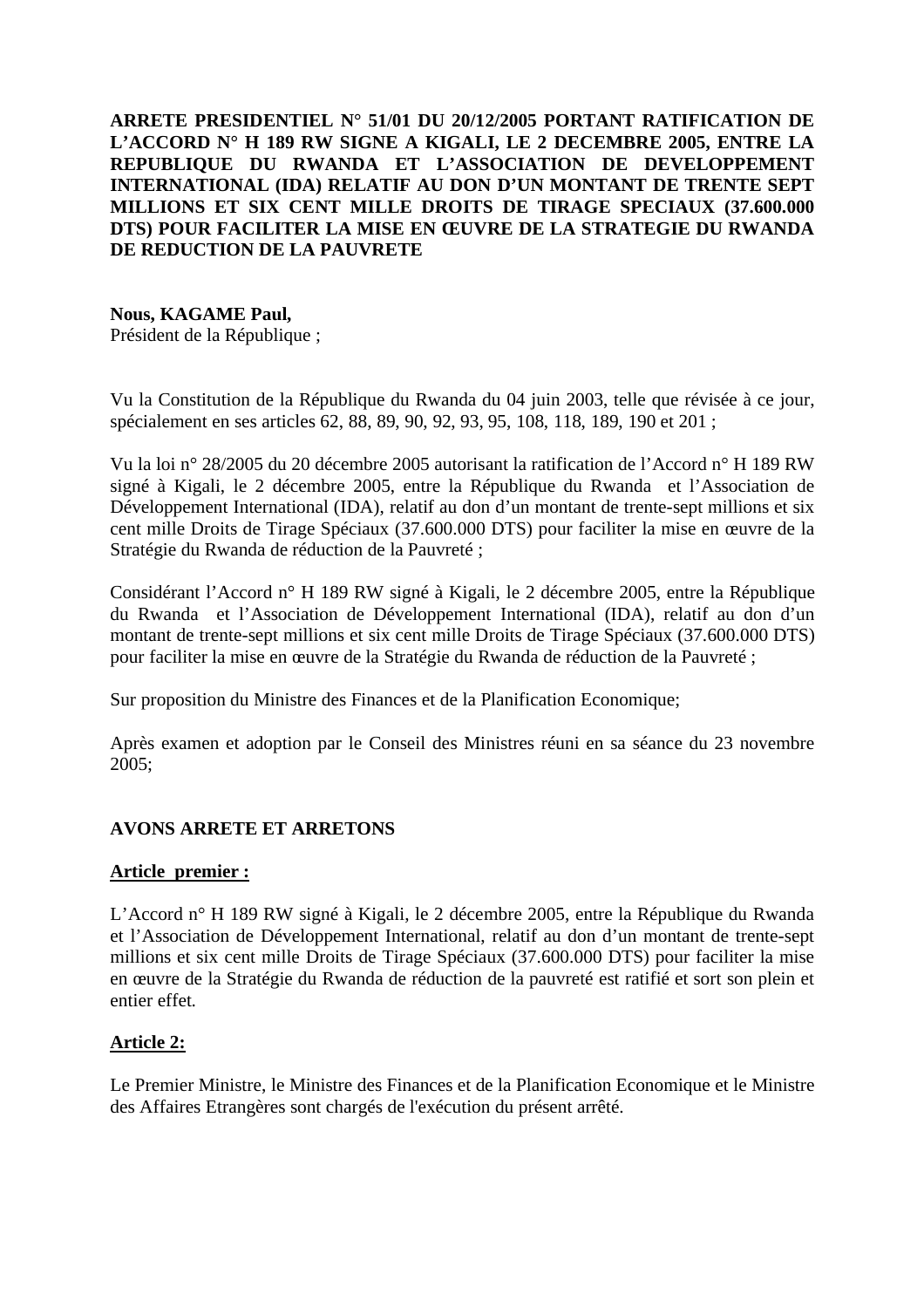### **Article 3 :**

Toutes les dispositions antérieures contraires au présent arrêté sont abrogées.

#### **Article 4 :**

Le présent arrêté entre en vigueur le jour de sa publication au Journal Officiel de la République du Rwanda

Kigali, le 20 décembre 2005.

#### Le Président de la République **KAGAME Paul (sé)**

Le Premier Ministre **MAKUZA Bernard (sé)** 

### Le Ministre des Finances et de la Planification Economique **Prof. NSHUTI Manasseh (sé)**

### Le Ministre des Affaires Etrangères et de la Coopération **Dr. MURIGANDE Charles (sé)**

### **Vu et scellé du Sceau de la République :**

Le Ministre de la Justice **MUKABAGWIZA Edda (sé)**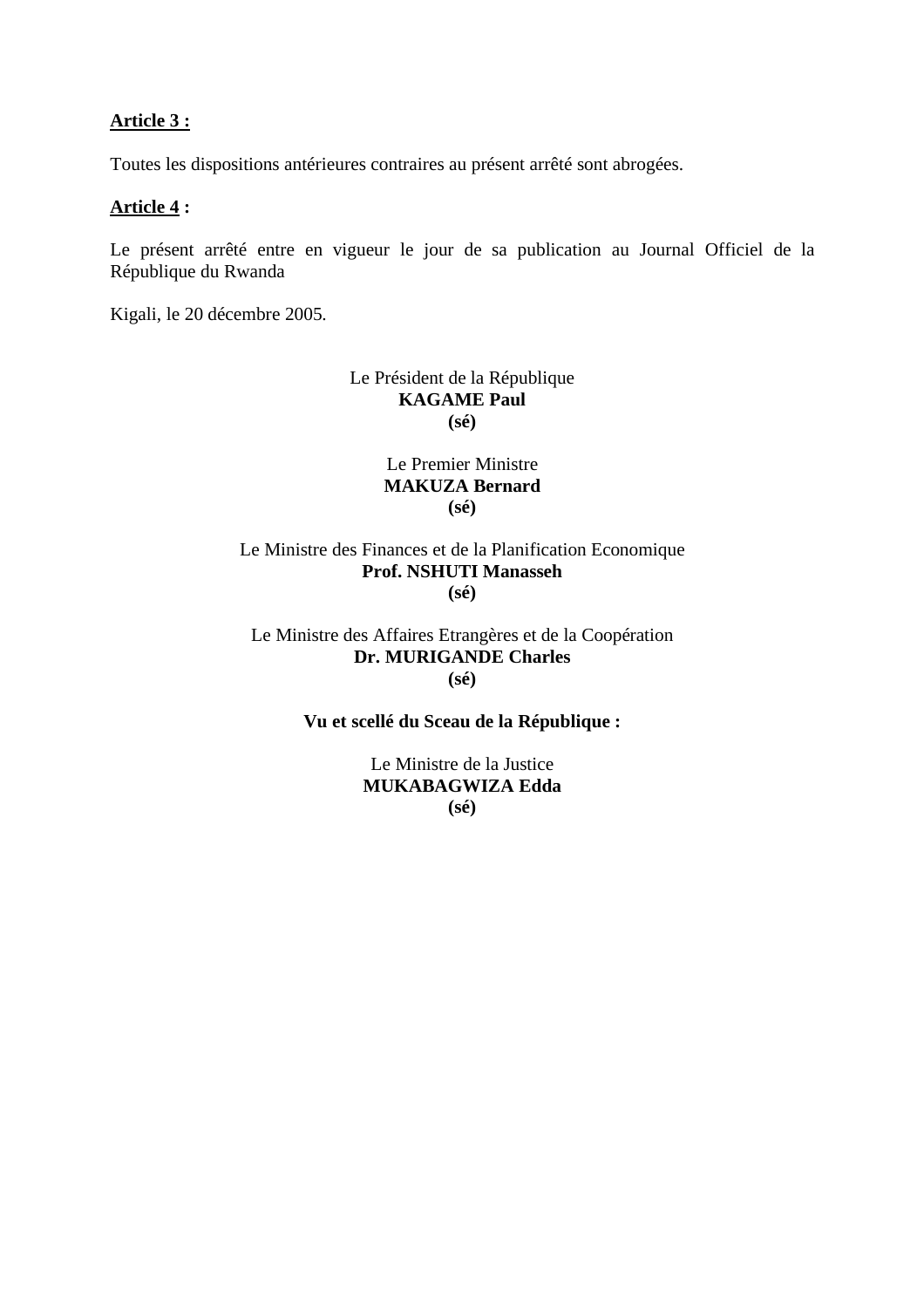**PRESIDENTIAL ORDER N° 51/01 OF DECEMBER 20, 2005 AUTHORISING THE RATIFICATION OF THE AGREEMENT N° H 189 RW SIGNED AT KIGALI, ON DECEMBER 2, 2005, BETWEEN THE REPUBLIC OF RWANDA AND THE INTERNATIONAL DEVELOPMENT ASSOCIATION, RELATING TO THE GRANT OF THIRTY SEVEN MILLION SIX HUNDRED THOUSAND OF SPECIAL DRAWING RIGHT (37,600,000 SDR) FOR THE SUPPORT OF THE IMPLEMENT OF THE RWANDA POVERTY REDUCTION STRATEGY** 

# **WE, KAGAME Paul,**

President of the Republic;

Given the Constitution of the Republic of Rwanda of June 4, 2003, as amended to date, especially in its articles 62, 88, 89, 90, 92, 93, 95, 108, 118, 189, 190 and 201;

Given the Law n° 28/2005 of december 20, 2005 authorising the ratification of the Agreement n° H 189 RW signed at Kigali on December 2, 2005 between the Republic of Rwanda and the International Development Association, relating to the grant of thirty seven million six hundred thousand of Special Drawing Right (37,600,000 SDR) for the support of the implement of the Rwanda poverty reduction strategy ;

Given the Agreement n° H 189 RW signed at Kigali on December 2, 2005 between the Republic of Rwanda and the International Development Association, relating to the grant of thirty seven million six hundred thousand of Special Drawing Right (37,600,000 SDR) for the support of the implement of the Rwanda poverty reduction strategy ;

On proposal by the Minister of Finance and Economic Planning;

After consideration and approval by Cabinet, meeting in its session of November 23, 2005;

### **HAVE ORDERED AND HEREBY ORDER:**

### **Article One:**

The Agreement n° H 189 RW signed at Kigali on December 2, 2005 between the Republic of Rwanda and the International Development Association, relating to the grant of thirty seven million six hundred thousand of Special Drawing Right (37,600, 000 SDR) for the support of the implement action of the Rwanda poverty reduction strategy, is hereby ratified and becomes fully effective.

### **Article 2:**

The Prime Minister, the Minister of Finance and Economic Planning and the Minister of Foreign Affairs and Cooperation are entrusted with the implementation of this Order.